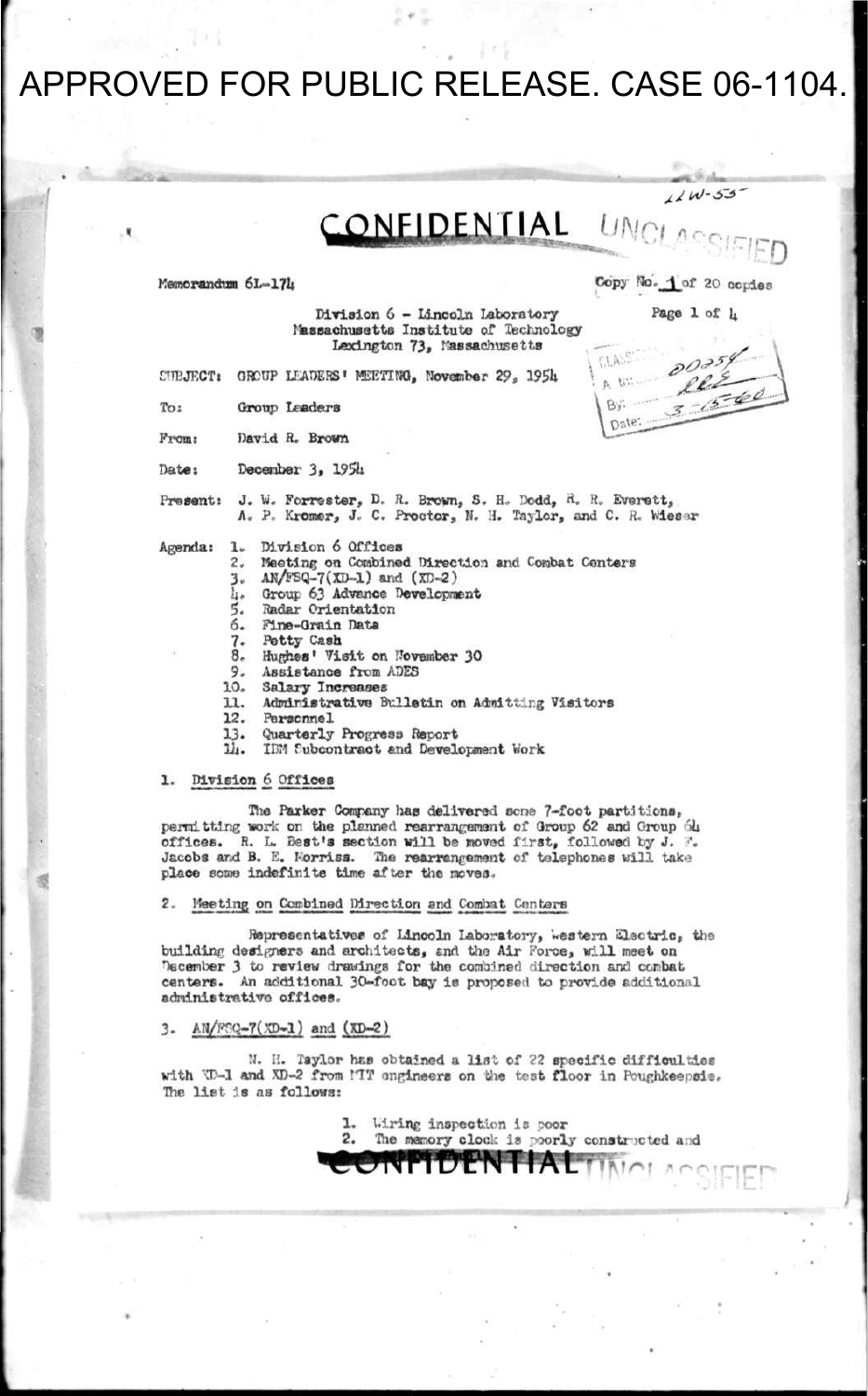### CONFIDENTIAL

**Memorandum 6L-17L** Page 2

**ED** 

- **3. The delay lines cause considerable trouble.**
- *h.* Relays in the memory frame are of poor quality.<br>5. The memory-driver-panel tester is unsatisfactor
- 5. The memory-driver-panel tester is unsatisfactory.<br>6. The memory-driver panel has poor construction.
- **6. The memory-driver penel has poor construction.**
- **7. Too many engineers operate on the test floor at the same time.**
- **8. The edge connectors on the modules are weak.**
- The cyclic program used for testing is **Inadequate.**
- **10. It Is difficult to get drawings and reports to people on the test floor.**
- **11. Back-panel changes made during system tests are not properly cleaned up.**
- **12. The plug-in-unlt tester provides no marginal checking.**
- 13. Records on plug-in-unit maintenance are **inadequate. The people operating the testers are not properly trained.**
- **111. Burroughs test equipment on the test floor does not have the latest modifications.**
- 15. There is a shortage of tools on the test floor.<br>16. The plug-in-unit tester is not sufficiently **16. The plug-in-unit tester is not sufficiently** 
	- **elaborate.**
- **17 No central location is maintained for computer records. There is no service file-**
- **18. The voltage divider to provide minus 70 volts for filanente gets turned out as the result of filament shorts, but there is no means of telling when tha divider burns out.**
- **19. Cards cannot be made to read in** *xs* **the memory via the in-out register.**
- **20. tfemory No. 2 driver panels are not properly inspeoted.**
- **21. Air conditioning on the test floor is inadequate.**
- **22. Plugs on the consoles are lnadeqiate.**

N. H. Taylor has discussed this list with W. L. Jackman who **agrees to all items except 7 and 13. K. H. Taylor will discuss the list with H. D. Ross to find out what items will bo fixed. The meeting should be documented.** 

**IBM plans a second visit to Haeeltine to discuss subcontracting FCQ-7 engineering. The engineering subcontract will be discussed with the Air Force on December 3»** 

**It appears that Division 6 should do more planning for the SAOE system and not get committed further to the XD-1 program. As much of the XD-1 job aa possible should be handled by IBM. We must, however, be in a position to take over in case IDM fails.** 

**CONFIDENTIAL**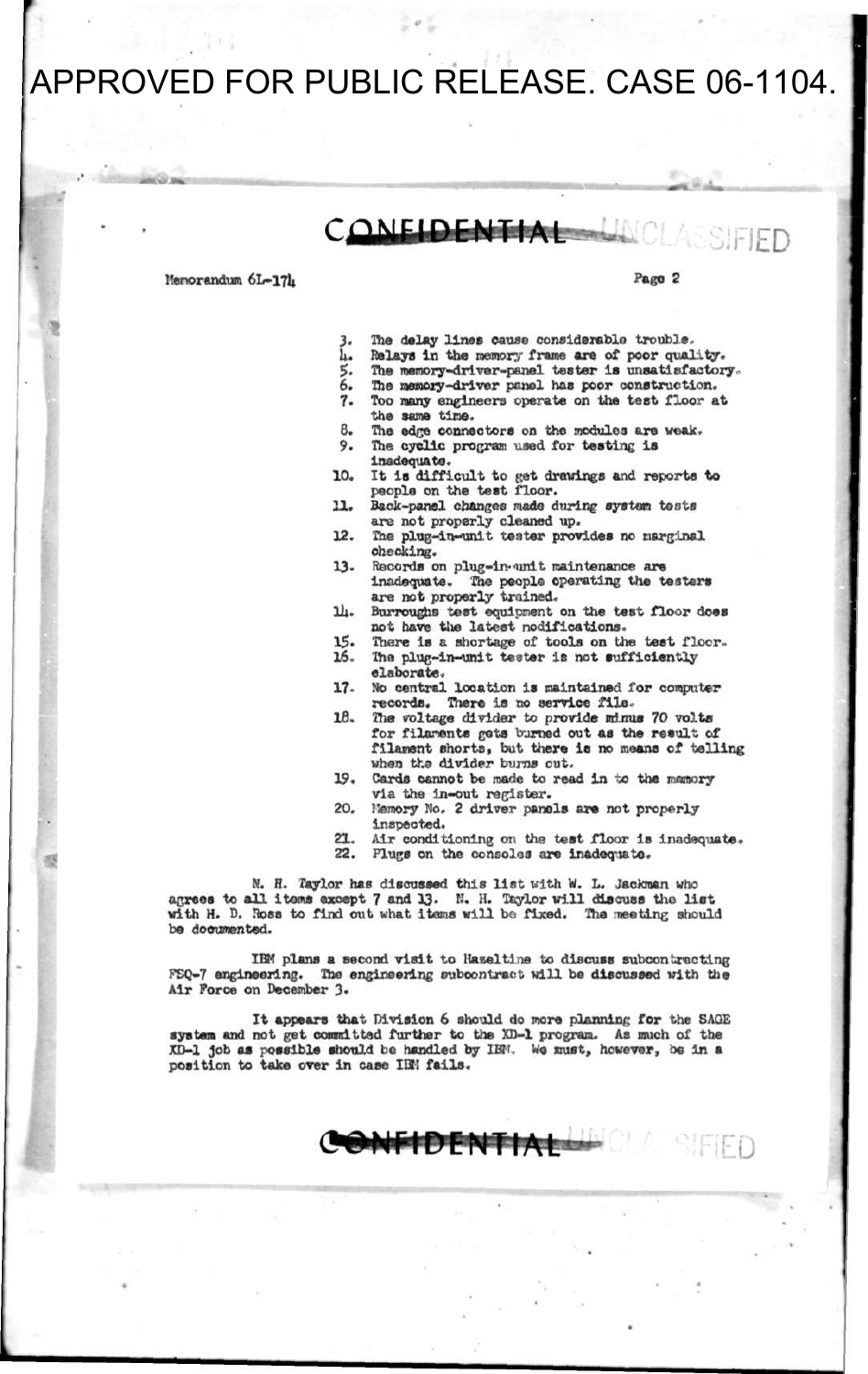**•—•» • I ——— — I** 

### **CONFIDENTIAL**

 $M$ emorandum  $6L-17L$ 

**UNCLASSIFIED** 

#### U. Oroup §2 Advance Development

A meeting to brief the advance-development steering committee on the statue of Oroup 63 advance development will be held on Tuesday, December 7, at 3:30 pm.

#### 5. Radar Orientation

Radar orientation (calibration) is a bigger job than had been expected. Group 61 will work on methods and attempt to enlist the help of ADKS.

#### 6. Pine-Grain Data

A proposal has been made to put fine-grain data on the TFS/iD in Lexington. C. R. Wieser believes this would set back the long-range plans for POD. PGD should be put at South Truro as aoon as possible. Group ?lj has two TOD systems, a drun system and s core system. Burroughs will get the production order for one of these. The first FGD for FSQ-7 is expected in the late spring of 1955.

#### 7. Petty Cash

J. C. Proctor will delineate Division 6 potty-cast, practice and review this with Oroup 61 and DDL.

#### 8. Hughes' Visit on November 30

On November 30 representatives of Hughes, CISC, WWC, JPO, BTL, and Lincoln Laboratory will discuss integration of the HX-1179 in the SAGE system. The MX-1179 is an airborne computer designed by Hughes. Hughes is proposing a series of flight tests to be run in conjunction with WMI or XD-1.

#### 9. Assistance from APES

A meeting on December 3 will discuss possible ADKi assistance for the SAGE-system program. Some items for which ADES assistance might be requested are: study of the output system, comnunicatlons, data-link testing, Installation, remote displays, cabling, scheduling and planning of installation, and phasing of tests and modes of operation.

#### 10. Salary Increases

**The review for January 1 salary increases should consider promotions, changes in responsibility, or errors in the July 1 evaluation. Oroup Leaders should submit names of those to bo considered and reasons for the consideration to J. C. Proctor as soon as possible.** 

**New staff members should be reviewed at the end of three months, or up to six months if the additional time is naeded for evaluation. J. C. Proctor will prepare a separate list of new staff members requiring review.** 

CONFIDENTIAL